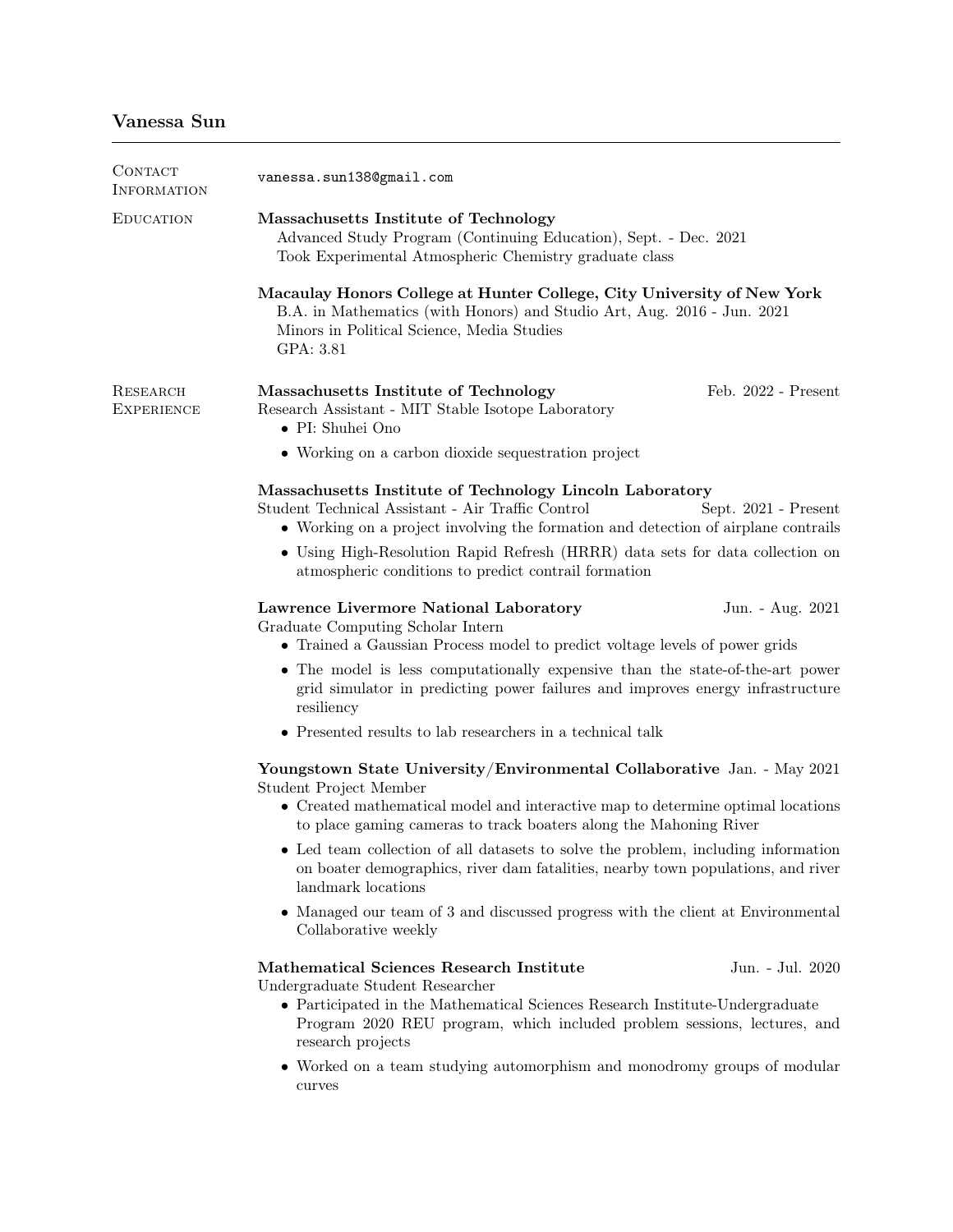• Created a poster for conferences, wrote a paper, and presented findings to an audience of both non-mathematicians and mathematicians

Employment & PROFESSIONAL **EXPERIENCE** 

Arizona State University / National Aeronautics and Space Administration Lucy Student Pipeline Accelerator and Competency Enabler Academy NASA Proposal Writing and Evaluation Experience Student May - Jul. 2021

- Managed team of nine students to develop a \$10,000 concept proposal addressing the needs of NASA's Human Research Program to improve the health and safety of human space travel
- We proposed a new imaging system to improve astronaut brain monitoring
- Project placed in the top 6 proposals in the program, among  $300+$  students
- My role was the Deputy Manager, where I was responsible for team meeting scheduling, calculating the budget for our proposal, and ensuring the project stayed along the intended timeline.

# New York Math Circle Sept. - Dec. 2020

Teaching Assistant

- Advised and encouraged student progress in problem sessions
- Gave feedback and guidance to facilitate understanding and differing perspectives on problem solving methods
- Led homework review sessions including presentations of solutions
- Organized class materials for Google Classroom for 30+ middle school students

#### Marshall Chess Club Sept. 2017 - Feb. 2019

Assistant Manager/Tournament Director, Blog Writer

- Created tournament game match-ups using pairing software
- Supervised gameplay and resolved disputes between tournament players
- Managed tournament registration, financial spreadsheets, and wrote emails on club incidents for Board members
- Wrote occasional blog posts for the chess club

|                            | Freelance Chess Journalist/Photographer<br>• Wrote articles and managed US Chess social media accounts at numerous chess<br>tournaments                                                                                                   | Nov. 2016 - Dec. 2018 |
|----------------------------|-------------------------------------------------------------------------------------------------------------------------------------------------------------------------------------------------------------------------------------------|-----------------------|
|                            | • Events covered include the 2016 World Chess Championship, 2017 U.S. Chess<br>Championship, 2017 U.S. Open, and many scholastic events                                                                                                   |                       |
|                            | • Awarded "Best of US Chess 2018 $\#10$ " award for top 10 articles written for US<br>Chess in $2018$                                                                                                                                     |                       |
| PRESENTATIONS<br>and Talks | Peer Mentoring and Career-Building Support for Marginalized STEM Undergraduates,<br>11th Annual oSTEM Conference (Oct. 30, 2021) - Virtual, Contributed Workshop                                                                          |                       |
|                            | Using Gaussian Process Approximation Surrogate Modeling to Protect Power Grids,<br>Lawrence Livermore National Laboratory Intern Project Presentations (Aug. 19, 2021)<br>- Virtual, Final Presentation to Lab Employees $\&$ Researchers |                       |
|                            | Strength in Community: How helping other math students succeed became an integral                                                                                                                                                         |                       |

part of my STEM journey, Lawrence Livermore National Laboratory Cybersecurity Summer Institute Intern Presentations (Jul. 29, 2021) - Virtual, Contributed Talk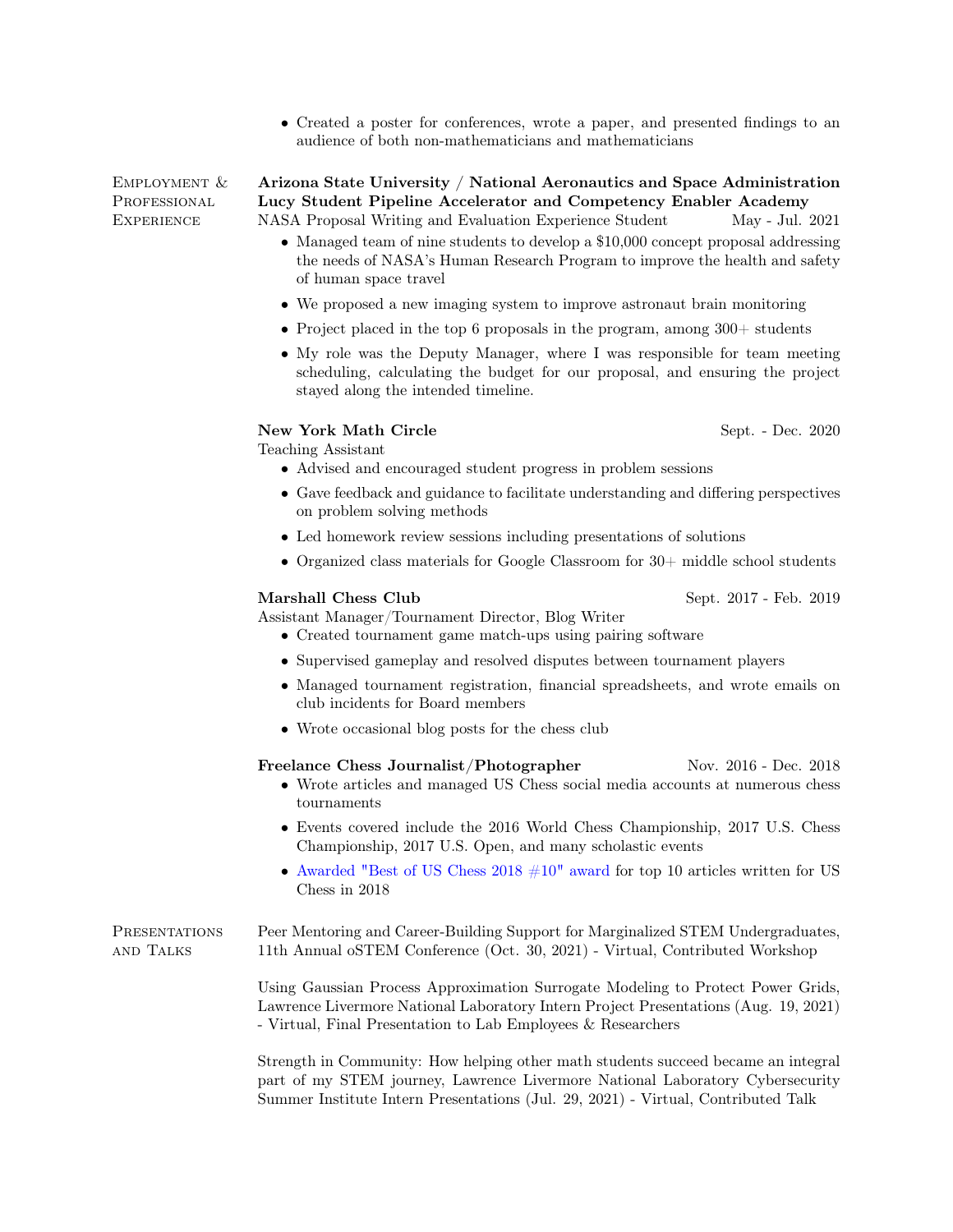Effect of higher-level independent generator outages in composite-system adequacy evaluation, Lawrence Livermore National Laboratory Squirrel Contingency Analysis Reading Group (Jul. 21, 2021) - Virtual, Expository Talk to Research Group

Boating on the Mahoning River, Youngstown State University Math Modeling Final Project Presentations (Apr. 27, 2021) - Virtual, Final Presentation to Company Sponsor

Student-Led Academic Community Organizing: What's Missing and How to Build It, Rose-Hulman Undergraduate Math Conference (Apr. 24, 2021) - Virtual, Contributed Talk

Student-Led Academic Community Organizing: What's Missing and How to Build It, University of Guam STEM Conference (Apr. 15, 2021) - Virtual, Invited Talk

Calculating Monodromy Groups for Modular Curves, MAA Undergraduate Student Poster Session at the Joint Mathematics Meetings (Jan. 6, 2021) - Virtual, Contributed Poster

Career-Building Resources for Students in the Mathematical Sciences, Online Undergraduate Resource Fair for the Academic Advancement of Marginalized Mathematicians (Dec. 19, 2020) - Virtual

Monodromy Groups for Classical Modular Curves, 2020 SACNAS - The National Diversity in STEM Conference (Oct. 20, 2020) - Virtual, Contributed Poster

Monodromy Groups of Modular Curves, National Association of Mathematicians' Undergraduate MATHFest (Oct. 10, 2020) - Virtual, Contributed Poster

[Automorphism Groups and Monodromy of Classical Modular Curves,](https://www.msri.org/msri_ups/949/schedules/28587) Mathematical Sciences Research Institute-Undergraduate Program 2020 Final Presentations (Jul. 25, 2020) - Virtual, Final Presentation for General Public & Researchers

[Misinterpretations and Meanings of the Apple, Carnation, and Dandelion and Their](https://www.nybg.org/blogs/plant-talk/2018/09/from-the-library/humanities-institute/the-junior-mellon-fellow-research-presentations-summer-2018/) [Portrayals in Our Culture,](https://www.nybg.org/blogs/plant-talk/2018/09/from-the-library/humanities-institute/the-junior-mellon-fellow-research-presentations-summer-2018/) New York Botanical Garden Humanities Institute Junior Mellon Fellow Research Presentations (Aug. 17, 2018) - Final Presentation and Exhibition for General Public

Fellowships and FUNDING The National GEM Consortium, GEM Fellowship MS or PhD Engineering and Science Fellowship Employer Fellow, Pending for May 2022

- Contingent on me accepting my Summer 2022 internship offer at the National Renewable Energy Laboratory and receiving a graduate program acceptance
- \$16,000 granted for the first year of a graduate program

Online Undergraduate Resource Fair for the Advancement and Alliance of Marginalized Mathematicians, Conference Organizer and Budget Committee Member, Dec. 2021

- Wrote budget proposals for conference funding for speaker honoraria, organizer stipends, survey incentives, and fees from various universities and professional mathematics organizations
- Received \$16, 557.65 total from the Massachusetts Institute of Technology, Mount Holyoke College, Rutgers University, Rose-Hulman Institute of Technology, the Society for Industrial and Applied Mathematics, Art of Problem Solving, the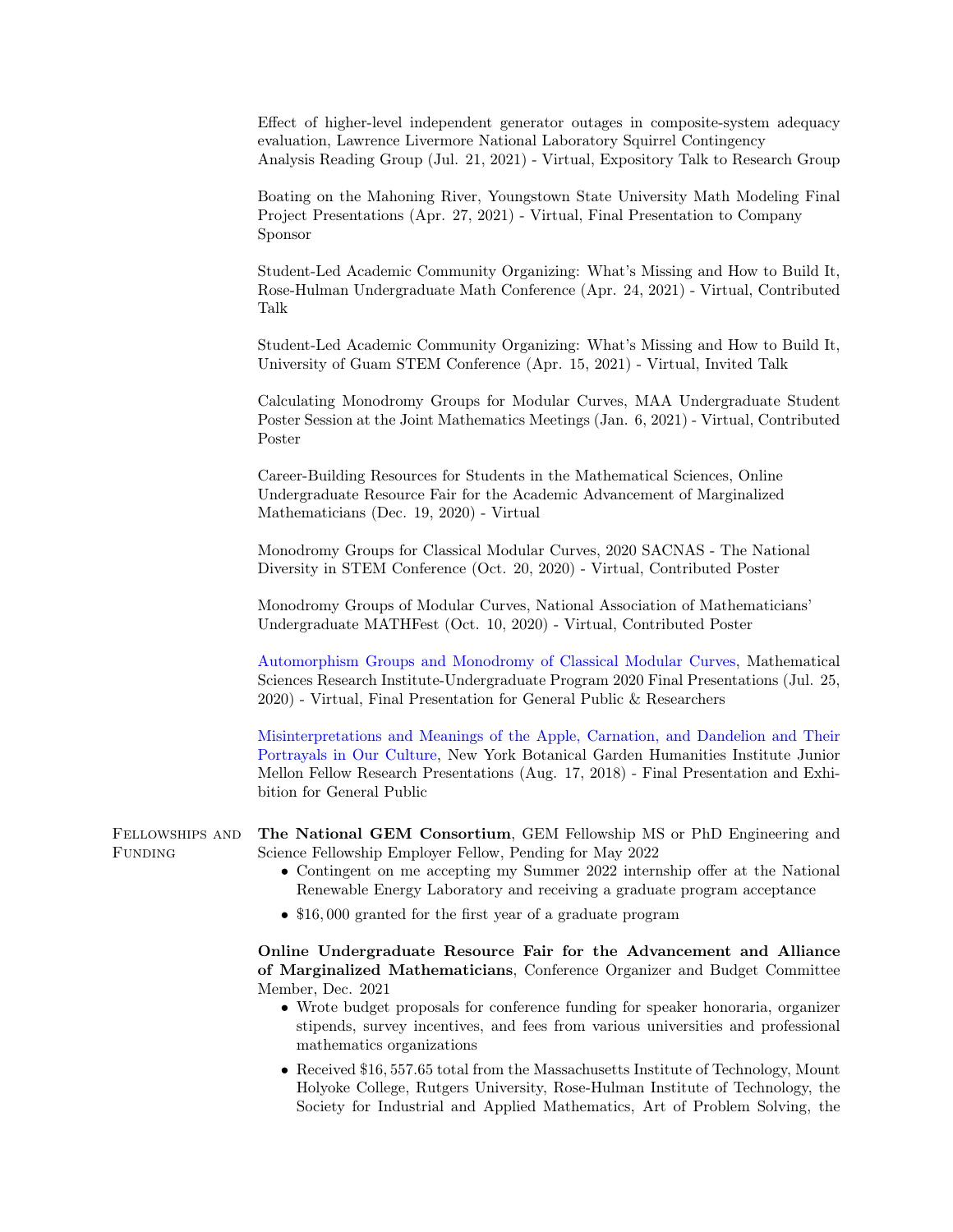American Mathematical Society

• Currently applying for National Science Foundation grant funding for future years

New York Botanical Garden, Andrew W. Mellon Junior Humanities Fellow, Jun. - Aug. 2018

|                                    | Juli - Itug. 2010                                                                                                                                                                                                                                                                                         |
|------------------------------------|-----------------------------------------------------------------------------------------------------------------------------------------------------------------------------------------------------------------------------------------------------------------------------------------------------------|
|                                    | • Wrote proposal and developed original project analyzing history of how society<br>views the apple, carnation, and dandelion plants                                                                                                                                                                      |
|                                    | • Used library collections to curate LuEsther Mertz Library exhibit on artwork and<br>literature relevant to the research topic                                                                                                                                                                           |
|                                    | • Presented results and exhibit to general public at a research seminar                                                                                                                                                                                                                                   |
| HONORS AND<br><b>AWARDS</b>        | Registration Scholarship for 2021 SACNAS National Diversity in STEM Conference,<br>Oct. 2021                                                                                                                                                                                                              |
|                                    | Lawrence Livermore National Laboratory Computing Group DEI Spotlight, Jun. 2021<br>Lander Hughes Prize (\$800), Hunter College Department of Mathematics and Statis-<br>tics, Jun. 2021                                                                                                                   |
|                                    | University Macaulay Scholar (Full tuition scholarship), Macaulay Honors College, Aug.<br>2016 - Jun. 2021                                                                                                                                                                                                 |
|                                    | Registration Scholarship for 2020 SACNAS Conference, Oct. 2020<br>Association for Women in Mathematics/Math for America Student Essay Contest<br>Honorable Mention, Mar. 2020                                                                                                                             |
|                                    | Dean's List, Fall 2016 - Spring 2018, Fall 2019, Spring 2021<br>HackMIT Top Ten Overall Projects and Assistive Tech Track Winner, Sept. 2019<br>CUNY Math Challenge Participant and Final Round Contestant, Apr. 2018                                                                                     |
| WRITING AND<br><b>PUBLICATIONS</b> | The Online Undergraduate Resource Fair for the Advancement in Academia of<br>Marginalized Mathematicians, with Alvaro Carbonero, Brittany Gelb, Amaury Miniño,<br>Lee Trent, Pamela E. Harris, Aris Winger. Practices & Policies: Advocating for<br>Students of Color in Mathematics (Book). August 2021. |
|                                    | Student-Led Academic Community Organizing, with Alvaro Carbonero, Brittany Gelb,<br>Amaury Miniño, Lee Trent. Mathematical Association of America Math Values Blog.<br>June 10, 2021.                                                                                                                     |
|                                    | Advice for Applying to REU Programs (From Recent Participants!), with Alvaro Car-<br>bonero, Brittany Gelb, Amaury Miniño, Lee Trent. e-Mentoring Network in the Math-<br>ematical Sciences - connecting students and mentors. AMS Blogs. January 20, 2021.                                               |
| <b>CONFERENCES</b>                 | GeoLatinas<br>Aug. $2021$ - Present                                                                                                                                                                                                                                                                       |
| AND EVENTS<br>LEADERSHIP           | GeoSeminars by GeoLatinas Seminar Organizer<br>• Leader, host, and moderator of seminars in English (starting January 2022)                                                                                                                                                                               |
|                                    | • Co-organizer for seminars in Spanish (Fall $2021$ )                                                                                                                                                                                                                                                     |
|                                    | • Invite, select, and communicate with speakers                                                                                                                                                                                                                                                           |
|                                    | • Edit content and design of flyers                                                                                                                                                                                                                                                                       |
|                                    | Online Undergraduate Resource Fair for the Advancement and Alliance of<br>Marginalized Mathematicians (OURFA <sup>2</sup> M <sup>2</sup> )<br>Oct. $2020$ - Present<br>Organizer                                                                                                                          |

 $\bullet\,$  [An online resource fair for mathematics undergraduate students from](ourfa2m2.org) [marginalized backgrounds interested in academia-focused or research careers](ourfa2m2.org)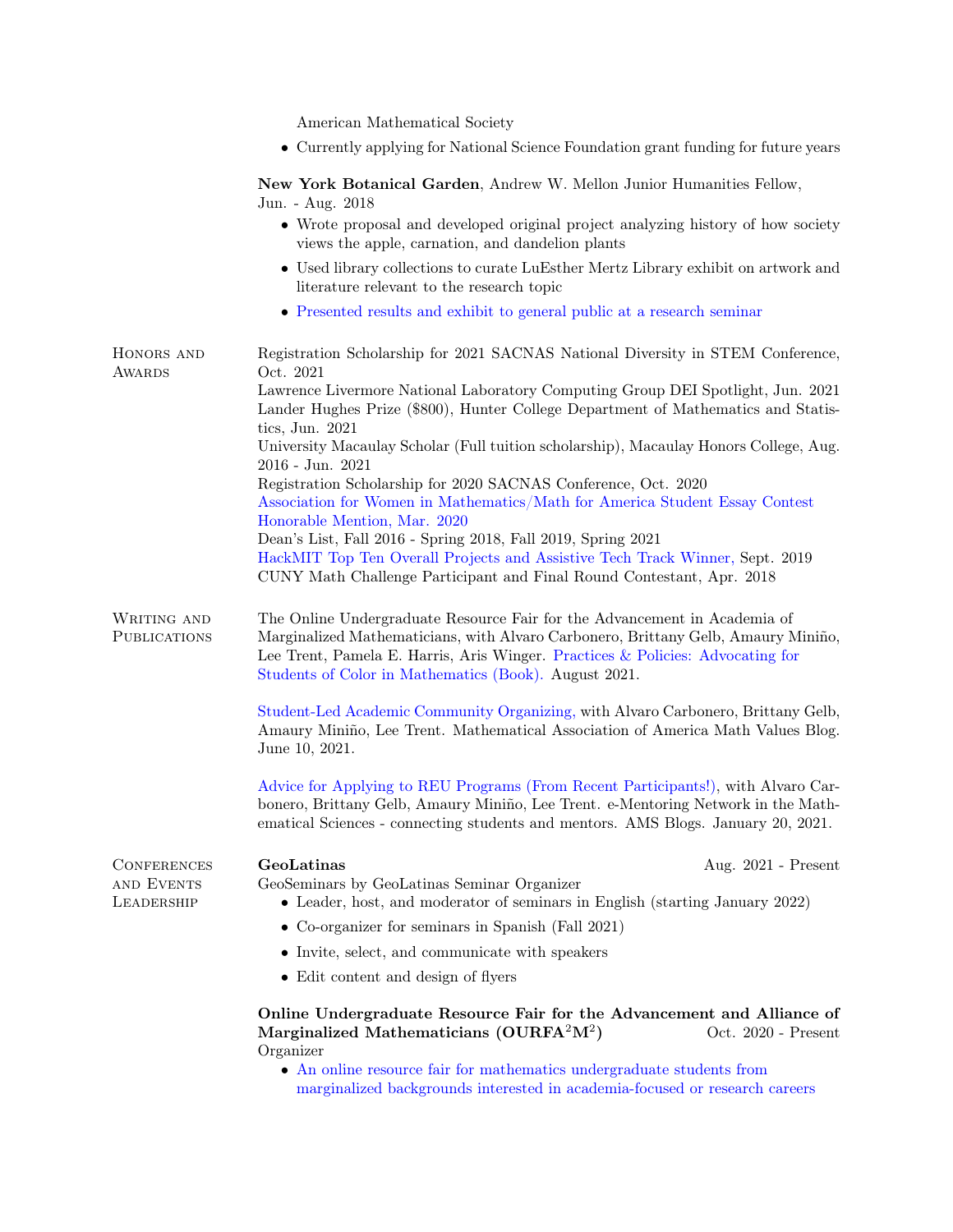- Select and invite speakers, including students, professors, professional mathematicians, and REU mentors, for various talks about research, undergraduate experiences, and resources to find research opportunities
- Had over 200 participants in both the first and second year
- Currently on Budget Committee to organize conference funding and Speaker Committee to select speakers and maintain overall communications
- Previously called the Online Undergraduate Resource Fair for the Advancement in Academia of Marginalized Mathematicians

# Mathematical Sciences Research Institute 5. Jul. 2021

Mathematical Sciences Research Institute-Undergraduate Program 2021 Beamer Presentation and Poster Presentation Workshops - Invited

- Co-led 2 workshops for REU students on the basics of creating Beamer presentations in LATEXand conference posters
- Created L<sup>AT</sup>EX poster templates and Beamer presentation template in preparation for the workshops
- Topics covered include: selecting poster themes, various methods to create a poster with LATEX, resources for poster examples, tips based on my personal experiences making posters, Beamer theme options, and creating slide pauses, citations, columns, and references

LATEX Workshop for Undergraduate Mathematics Students Jun. 2021 Organizer & Curriculum Developer

- Developed curriculum on L<sup>AT</sup>EX for mathematics students, especially those participating in research programs, and included basic commands, formatting, and typesetting mathematics
- Co-lead virtual workshop and moderated Zoom discussions and questions
- Gained international attention and had over 150 participants
- This workshop was part of my work with the Online Undergraduate Resource Fair for the Advancement and Alliance of Marginalized Mathematicians

# CUNY Research Scholars Program Oct. 2020 - Jan. 2021

REU Experiences Webinar Organizer

- Organized and spoke on a webinar panel to encourage students to apply for Research Experiences for Undergraduates (REU) programs for a variety of STEM disciplines
- The CUNY Research Scholars Program is a research program for associate degree students to engage in research with faculty members at the CUNY community colleges

HackMIT 2021 Sept. 2021

OUTREACH AND **COMMUNITY INVOLVEMENT** 

- Volunteer Judge
	- Interviewed participants on their hackathon projects, asked questions, and ranked projects

Letters to a Pre-Scientist Sept. 2020 - June 2021 Volunteer

• Wrote letters to middle school low income youth to encourage them to pursue a career in STEM